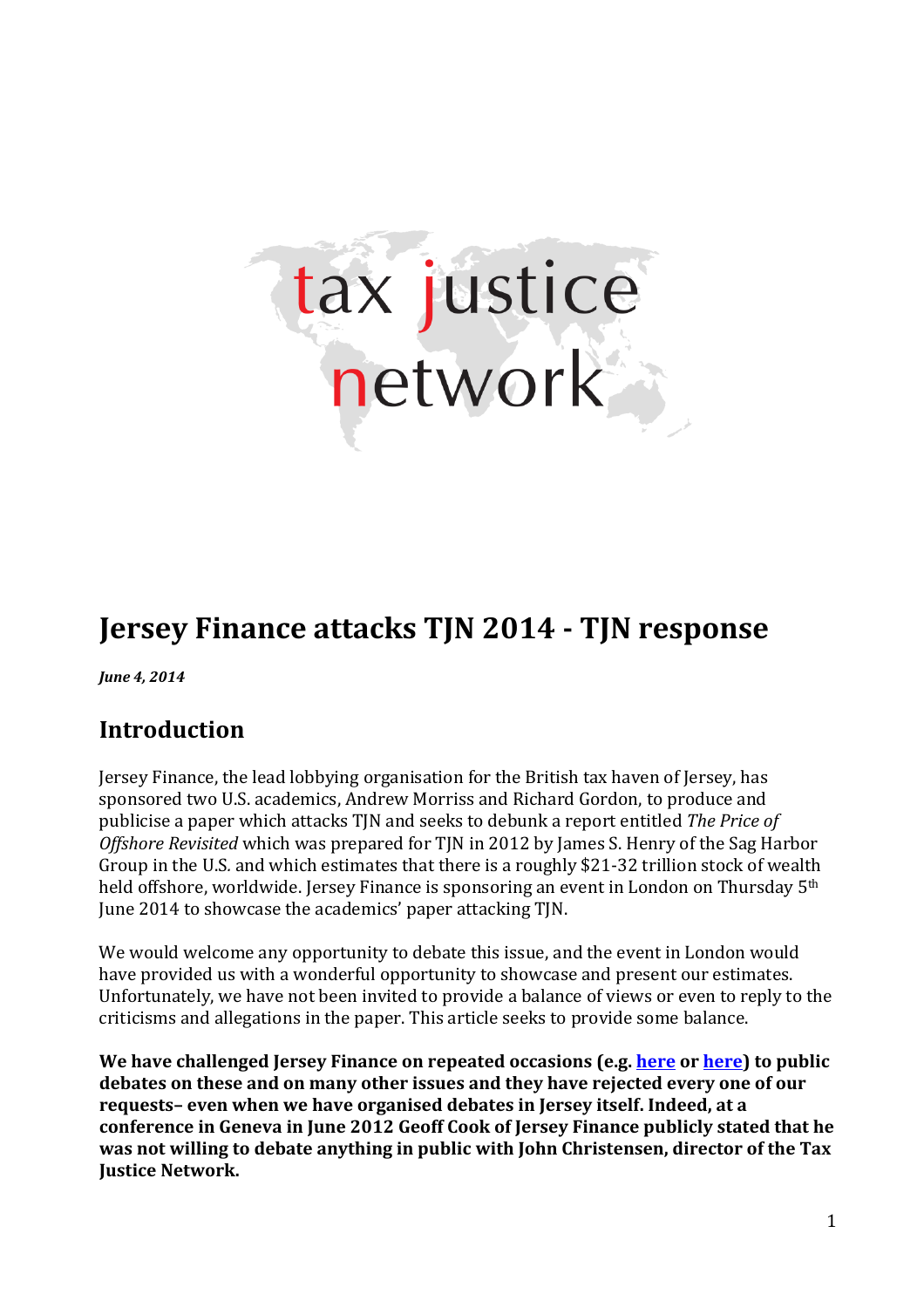We would welcome the opportunity to work together with Jersey Finance to research in greater depth the volumes of offshore wealth held on or through that island, and to shed further light on the steady drip, drip of Jersey-based financial and corruption scandals which continue to emerge – such as [here,](http://www.dailymail.co.uk/news/article-2230349/HSBC-accused-setting-thousands-tax-evading-accounts-Jersey-including-drugs-arms-dealers.html) [here](http://treasureislands.org/top-ex-cop-blasts-jersey-corruption/) and – just in the last week or so – [here.](http://www.taxjustice.net/wp-content/uploads/2014/06/Jersey-gold-war-crimes-2014.jpg)

The academics' paper is an extraordinary, sprawling piece of work containing a long list of challenges to TJN's estimates, alleging that we are seeking to overplay the size of the problem. **Yet it fails to acknowledge crucial elements: including that (a) the methodologies employed by Jim Henry are widely used by specialist researchers, and (b) that several different methodologies were used to triangulate the results, for cross-checking purposes.**

**The academics quite falsely seek to describe TJN as having a "control first" mindset and frame their paper in the ideological language of anti-regulation, anti-tax libertarianism which is pervasive in the world of offshore tax havens.** They do not acknowledge that the policy prescriptions that TJN promotes are predominantly transparency measures, e.g. automatic exchange of information, disclosure of ownership information, a country-by-country reporting standard, that build on the basic economic assumption that transparency is essential to the efficient operation of markets. These policy measures have been endorsed by the G8 countries, the G20 countries, and by the OECD.

The academics recruited to Jersey's cause criticise TJN for poor process. They claim they have tried to contact TJN and Jim Henry, via a research assistant, to discuss the report. Mr Henry has received literally hundreds of requests for interviews and advice from journalists and researchers since the *Price of Offshore Revisited* was published in July 2012. He is not aware of any enquiry from a research assistant at the University of Alabama. TJN's contact details – including the personal mobile number of our director, John Christensen – are published online, [here.](http://www.taxjustice.net/contact-3/) He is confident that he personally has not received these enquiries, and he has been assiduous in responding to every enquiry on this matter that has come his way.

A specific criticism related to the fact that all the underlying data sets for the *Price of Offshore Revisited* has not been made available online - which is the case. In 2012 Henry advised TJN that he was planning to use the datasets and his analysis, the copyright of which belongs to Sag Harbor Group, as the basis for an academic book, with all the relevant associated datasets published online. This has not yet happened, but Henry advises us (June 2014) that he is close to finalizing a book contract with a major academic publisher**. We would, however, note that he has presented his data and findings to scrutiny at several universities, including Columbia, Essex, McGill, Princeton and others, and has discussed his estimates with many academic researchers and journalists.** 

**The academics never gave TJN or Mr. Henry their paper, or a draft or sections of their paper, to discuss.** As far as we are aware, they did not attend methodological workshops held to discuss the methods. Given that Jersey Finance has admitted to having "decided to support" the academics' work, and given that (as we have extensively documented) wellfunded tax havens such as Jersey constantly need put on strenuous 'theatres of probity' involving denial of their tax haven status (see more [here\)](http://treasureislands.org/what-can-tax-havens-do-to-clean-up-their-image/) - one has to question whether this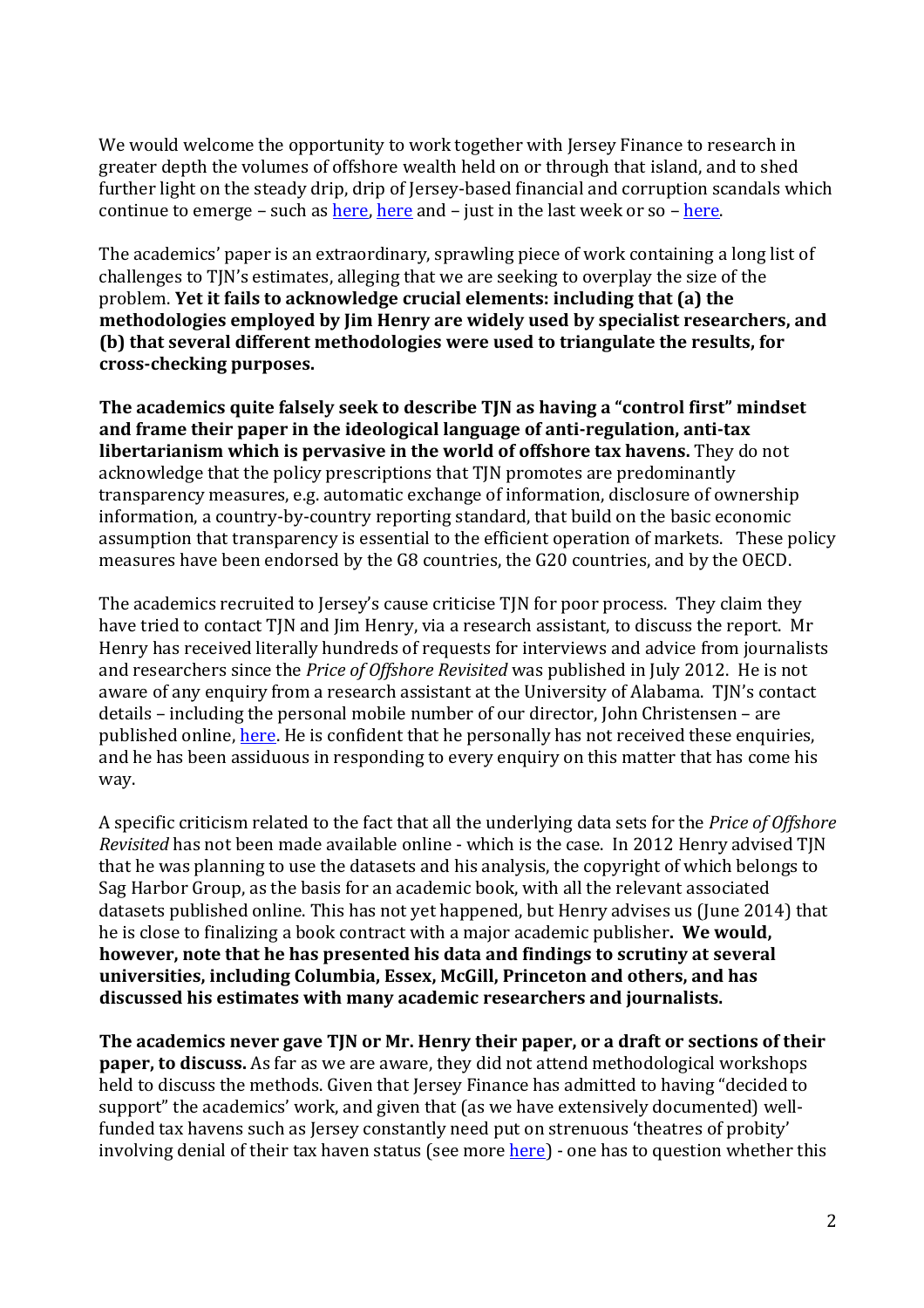Alabama paper, which Jersey Finance describes as a "pretty rigorous academic exercise, funded in part by Jersey Finance" involves properly independent academic research.

In fact, **we feel that the claim that this paper is a rigorous academic exercise is as far removed from reality as is the routine claim from tax havens like Jersey that they are clean, compliant and transparent financial centres, and that there is no dirty money any more.**

Not only are the academics' claims and allegations generally quite wrong, but they have repeatedly distorted and misrepresented our analysis and our arguments.

See the Price of Offshore Revisited <u>here</u>, and the academics' pape[r here.](http://papers.ssrn.com/sol3/papers.cfm?abstract_id=2348144)

We are close to finalising additional material and sources backing our earlier estimates, in a separate document which we will make available to journalists and researchers on request, hopefully today. We will post these permanently on the [reports section](http://www.taxjustice.net/reports-2/) of our website.

# **A pro- tax haven agenda**

We have many things to say in response to the many claims and allegations i[n the article.](http://papers.ssrn.com/sol3/papers.cfm?abstract_id=2348144) We respond to each complaint in turn. First, however, we make five key points in summary.

**First**, the authors include **Andrew Morriss,** who is Chairman of the Editorial Board of the Cayman Financial Review and [has been funded](http://www.compasscayman.com/journal/2013/12/04/Cayman-Immigration-policy---Impacts-on-financial-sector/) by Cayman Finance for other projects. The paper attacking TJN is, in the words of Jersey Finance, "funded in part by Jersey Finance." Mr Morriss appears in other articles to hold rather libertarian, anti-tax and anti-regulation views, and has long been a cheerleader for tax havens. (e.g. see [this.](http://www.compasscayman.com/cfr/2012/04/11/The-future-of-financial-regulation--Dark-clouds-on-the-horizon/)) However, we are not familiar with the work of his co-author, **Richard K. Gordon**. We are not aware that either has previously published research on estimates of wealth held offshore.

**Second**, we've seen these strong libertarian, anti-tax, anti-regulation world views that pervade the academics' paper - where tax havens are legitimate escape routes from oppressive big-spending governments - many times before. This world view supports what we call the 'freedom of the fox in the henhouse': freedom and 'efficiency' for a small, criminal-suffused offshore-diving élite, helping certain people take the cream from the societies where they live and work, leaving everyone else to shoulder the burdens they won't. (See some generic rebuttals [here](http://www.taxjustice.net/faq/) or [here,](http://www.taxjustice.net/2014/05/29/non-perils-information-exchange/) for instance.) We've discussed these ideologies extensively elsewhere, so the remainder of our article here only addresses the specific criticisms of the *Price of Offshore Revisited*.

**Third**, most of the criticisms involve attacking the assumptions behind what Henry calls the 'maddening, irreducible uncertainties' involved in estimating often secret offshore wealth. The Jersey-financed academics do not suggest alternative or better assumptions: they merely say that it's uncertain. This could be construed as an effort to distract people away from these genuine issues. There are few certainties in economics and these criticisms could be levelled at all economic estimates. For decades, researchers have shied away from measuring offshore wealth stocks because they're scared of those things that are difficult to measure. Given the scale of the problems, it's time that bolder steps were taken. So: let the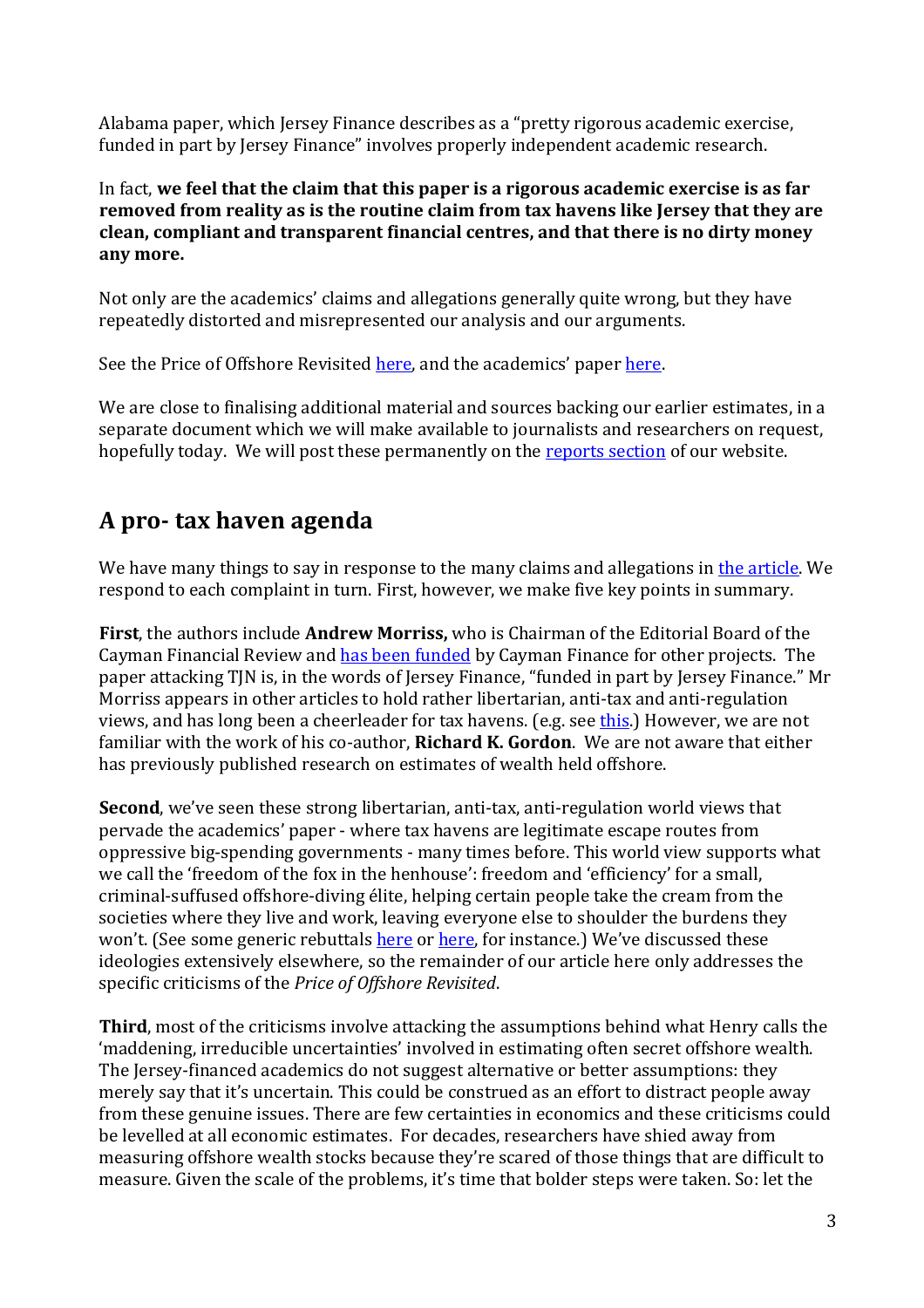armchair critics come forth into the real world and produce honest estimates of their own, rather than sniping from the sidelines and / or denying that there is a problem.

**Fourth**, the tax haven-financed academics write a long list of complaints about the paper's methodologies. The longer the list of complaints, the worse this is all supposed to look. Yet the main reason for the list's length, beyond all the uncertainties involved in measuring secretive, poorly recorded or unrecorded transactions and data, is that Henry's report uses triangulation, employing three entirely different methodologies, as a means of crosschecking one estimate against the others. So the length of the attack list, in a very important sense, reflects a core strength of the report, not a weakness. Using three methods is equivalent to using three chains running parallel to each other (as opposed to the weaker method of using a single chain, or linking them end to end.)

**Fifth**, it is remarkable that the academics have failed to reference the number of official and independent studies which support the magnitudes of our estimates. By the mid 1990s the OECD was [already estimating](http://www.taxjustice.net/cms/upload/pdf/oxfam_paper_-_final_version__06_00.pdf) that there was \$6 to \$7 trillion held offshore. We know that the offshore economy has grown far faster than the onshore economy since then: see the enormous growth rate of Jersey's financial sector in **Box 2 here**, for instance. It is perfectly plausible just from this one OECD data point that offshore finance has grown to the order of magnitude our research suggested. Once again, we think our estimates are conservative.

# **The specific criticisms.**

The specific criticisms levelled at TJN (shown in blue below) are organised into three main sections. As mentioned, we are close to finalising an additional document producing further sourcing. In this section, we lay out each criticism, then our response. Please contact us if you have any further questions.

# Criticism 1.

*A generic criticism of the tax justice movement, which is accused of a "Control First" mindset. TJN et al., they claim, want 'to prevent the transfer of wealth from developing countries to financial institutions outside them and change laws to allow later governments to recover what they allege is previously looted wealth . . . The Control First prescription for corruption is a set of standards dictated by a small group of countries and NGOs to be imposed by fiat on other jurisdictions. Much of the costs will be borne by jurisdictions and institutions with little or no say in the development of the standards. This focus is a step backward from the needed examination of the drivers of corruption in particular circumstances.*

**TJN Response***:* this is nonsense, from top to bottom. "TJN et al." have never generally argued against international capital mobility. Transferring wealth abroad should be a choice, but hiding the assets from legitimate democratic institutions, and wriggling out of legitimate tax and other obligations, should not be accepted. All available evidence suggests that offshoring private wealth and non-declaration of income and capital gains go hand in hand. The standard of information exchange that we have been advocating since 2003, known as automatic information exchange, is now explicitly recognised by G8 countries, G20 countries and the OECD as the international standard to be attained.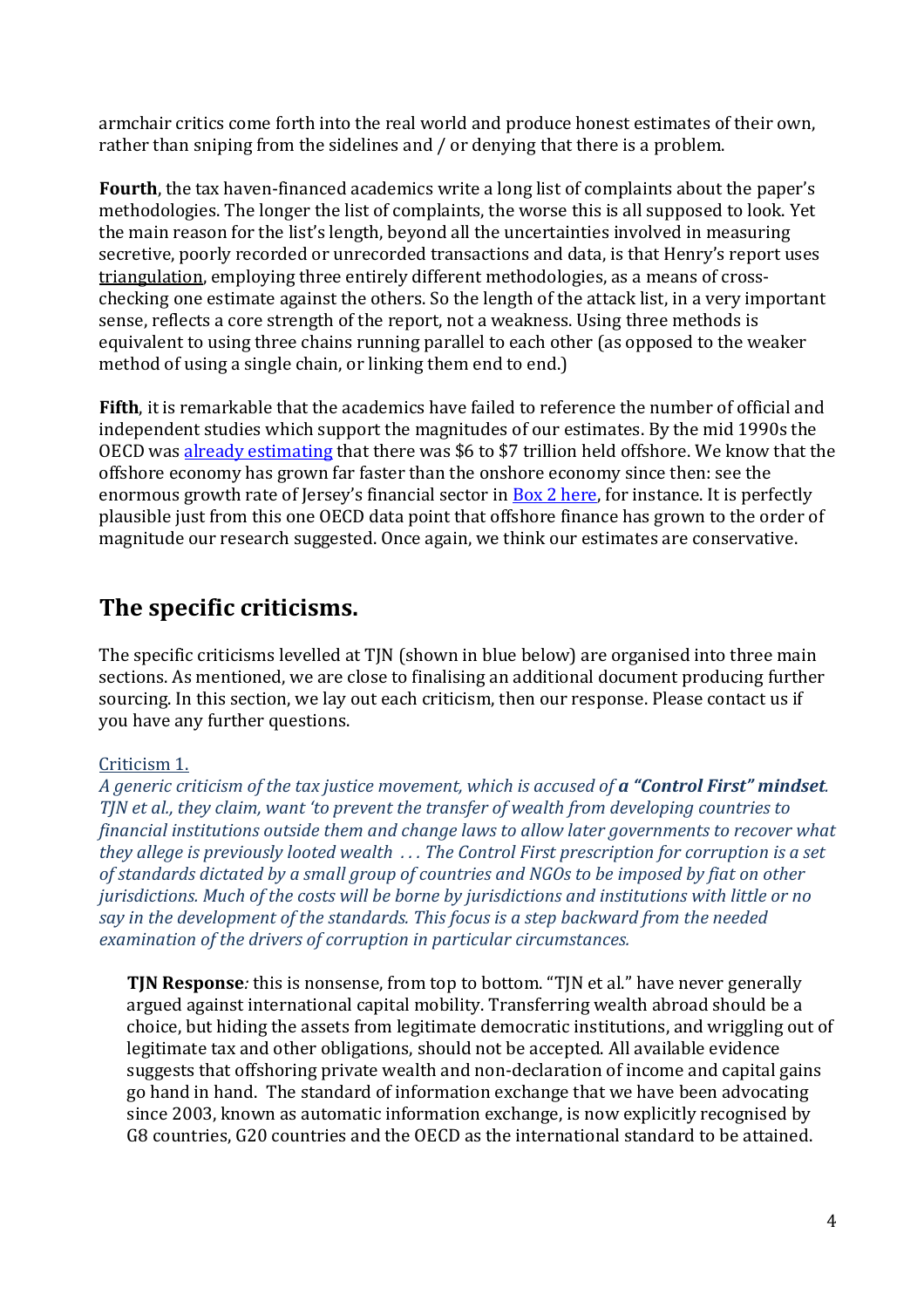We also believe strongly in helping countries recover *'what they allege is previously looted wealth.'* It is not only offensive and discriminatory to argue that the correct response is merely to examine the drivers of corruption in developing countries – it is ridiculous. This clearly  $-$  obviously  $-$  isn't an "either/or" question. People have been trying to address the 'drivers of corruption' (the demand side) around the world for decades, and it is high time to examine the other side of the coin too: the supply side of corruption involving the hiding of international money flows (see [more here\)](http://www.taxjustice.net/cms/upload/pdf/0701_Mirror_Mirror_corruption.pdf). Tax evasion and avoidance and offshore criminality and corruption and abuse are global phenomena, promoted and facilitated by global banks, accounting firms, and law firms. There is a large body of evidence to show that developing countries are victims of tax avoidance by transnational companies – and much more. We refer anyone interested in the subject of how secrecy jurisdictions / tax havens encourage and facilitate corrupt practices to this peer-reviewed paper:

<http://link.springer.com/article/10.1007%2Fs10611-011-9347-9>

# Criticism 2.

*"The Price of Offshore Revisited purports to use "a more open, transparent, collaborative model for doing such research so that the data sources, estimation methods, and core assumptions are all exposed to the sunlight of peer review, and ultimately to public scrutiny."* To date **no such** *materials have appeared on its website beyond a PowerPoint presentation lacking crucial details. When we asked a research assistant to contact the author and the Tax Justice Network in 2012 and 2013 to obtain the details of the model and the data that was not reported in the report, he received no reply despite multiple emails and other messages. For an organization promoting an "open, transparent" approach, the Tax Justice Network proved remarkably opaque and closed about its methodology."*

*TJN Response:* We take our commitment to transparency and openness seriously. In the aftermath of the publication of the Price of Offshore Revisited in July 2012 we received literally hundreds of enquiries from researchers and journalists across the world. We believe we replied to every enquiry, as best we could. We cannot recall any academic enquiry, either to ourselves or to Jim Henry of the Sag Harbor Group (the contracted consultant) that went unanswered. We are not aware of any attempt by a research assistant at the University of Alabama to contact us. Since our contact telephone numbers are listed online, it may be that the effort to contact us was minimal. We're happy to look at their specific claims of who was contacted, and on which dates.

As part of his research effort, Jim Henry consulted several experts in this field. He presented his methodological approach to a research workshop at Essex University in [July 2012.](http://visar.csustan.edu/aaba/Taxprog2012.pdf) His data sources, albeit in draft form, were independently verified by TJN before publication. In 2012 he advised TJN that he plans to use this research as the basis for a book: he informs us that he is currently finalising publishing rights with a leading U.S. academic publisher. Since 2012, he has presented his research at seminars and conferences at a number of universities, including City University (London), N.Y, Columbia, Copenhagen, John Hopkins, and Princeton. To our knowledge neither Mr Gordon or Mr Morriss attended any of these academic events, nor do they acknowledge that TJN has engaged in an extensive process of consulting with expert researchers on the estimates.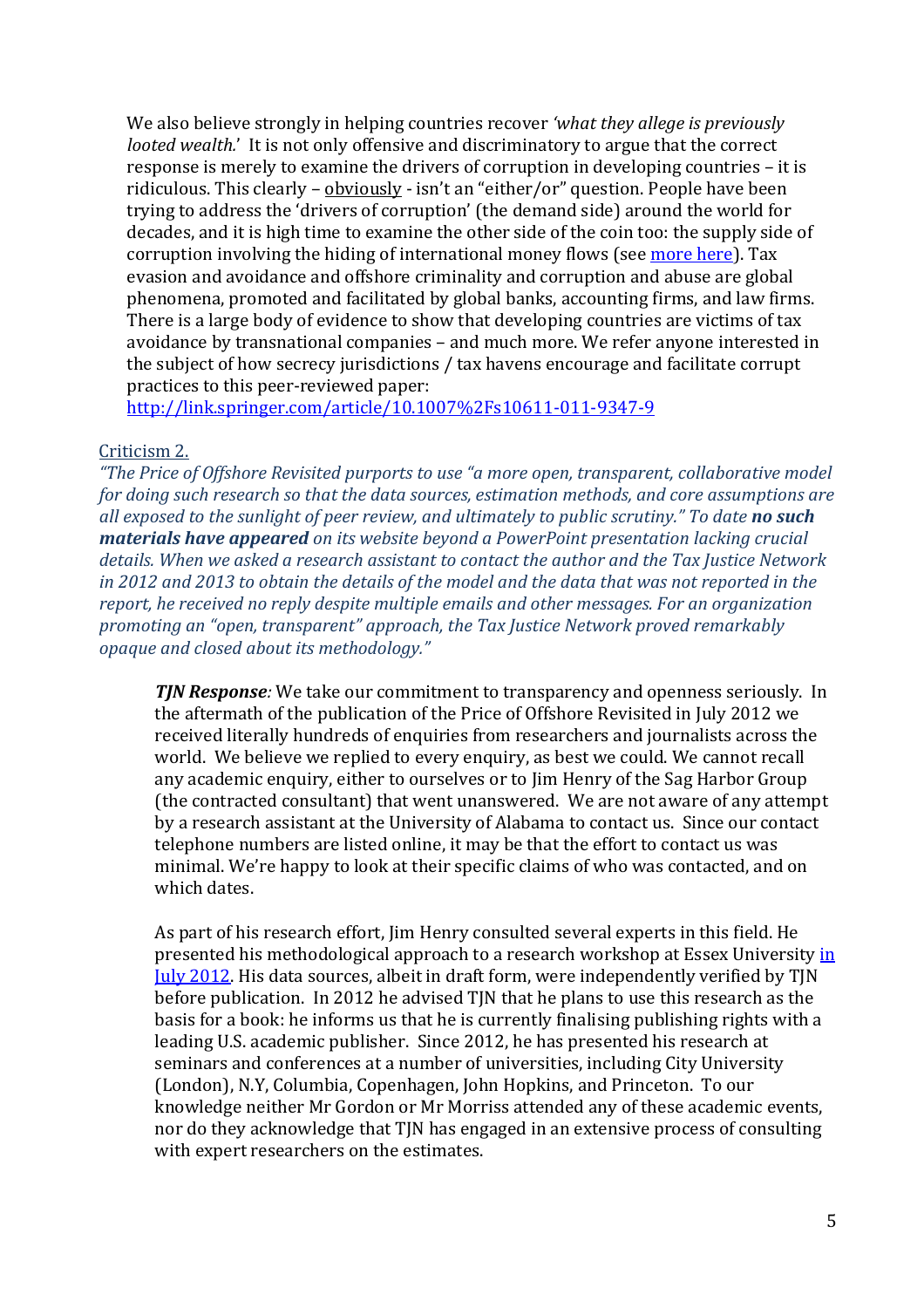Criticism 3

**The multiplier**. *<sup>1</sup>* This is also an important number, since it forms a central component of one of the three main calculations used to create the estimates in the Price of Offshore, Revisited. Morriss and Gordon state: "*TJN takes bank deposits data from the BIS for offshore centres (\$7.0 trillion) and uses a multiplier of 3.0. "Multiplying things by three certainly makes numbers bigger* ... There are many problems with this "multiply things by a number we made *up" method of "estimation."*

**TIN Response**: To allege that we 'made up' this multiplier is quite a startling allegation – and entirely false. We stand firmly by our multiplier, which we consider conservative – and perhaps very conservative. Multipliers of 3.5 to 4.0 are used routinely in this context. (In earlier estimates produced in 2005 we used a multiplier of 3.5 for our earlier estimate of the Price of Offshore: that multiplier was sourced from the Boston Consulting Group.) Messrs Gordon and Morriss seem to not understand why a multiplier is used in this context. Here are some verifiable sources

Asset allocation trends CapGemini 2013 asset allocation, p16

<http://www.capgemini.com/resources/world-wealth-report-2013> *Global breakdown of HNWI financial assets, Q1 2013* 10.1% alternative investments 15.7% fixed income 20.0 percent Real estate 26.1% equities **28.2% cash / deposits** (implying a multiplier of about 3.5)

Boston Consulting Group, 2012 <http://www.bcg.de/documents/file106998.pdf> p16 − **23 percent in cash or deposits**, implying a multiplier of **4.3**

2011 – world wealth report <http://www.ml.com/media/114235.pdf> p16 *HNWI Allocations in 2010* 5% Alternative investments **14% cash / deposits** 19% real estate 29% Fixed Income 38% equities. (implying a multiplier of around 7.0)

<sup>&</sup>lt;sup>1</sup> Here's how the multiplier works. The BIS provides estimates for 'nonbank liabilities' which reflect cross-border deposits made by reporting banks for 44 jurisdictions. E.g. Table 1F: liabilities to non-banks [here.](http://www.bis.org/publ/qtrpdf/r_qa1403.pdf) However, note that these are merely bank deposits. Most portfolios have a component that is cash deposits (which is what the BIS is measuring) but they also contain equities, bonds and other asset classes. Boston Consulting, Merrill Lynch / Cap Gemini and others provide estimates for the share of cash to other assets in average portfolios of wealthy individuals. So if, for example, the average portfolio holds 25 percent in cash, then the multiplier we would use is four: we would then take the amount of deposits that the BIS estimates and multiply that four to get an estimate of the size of total portfolios.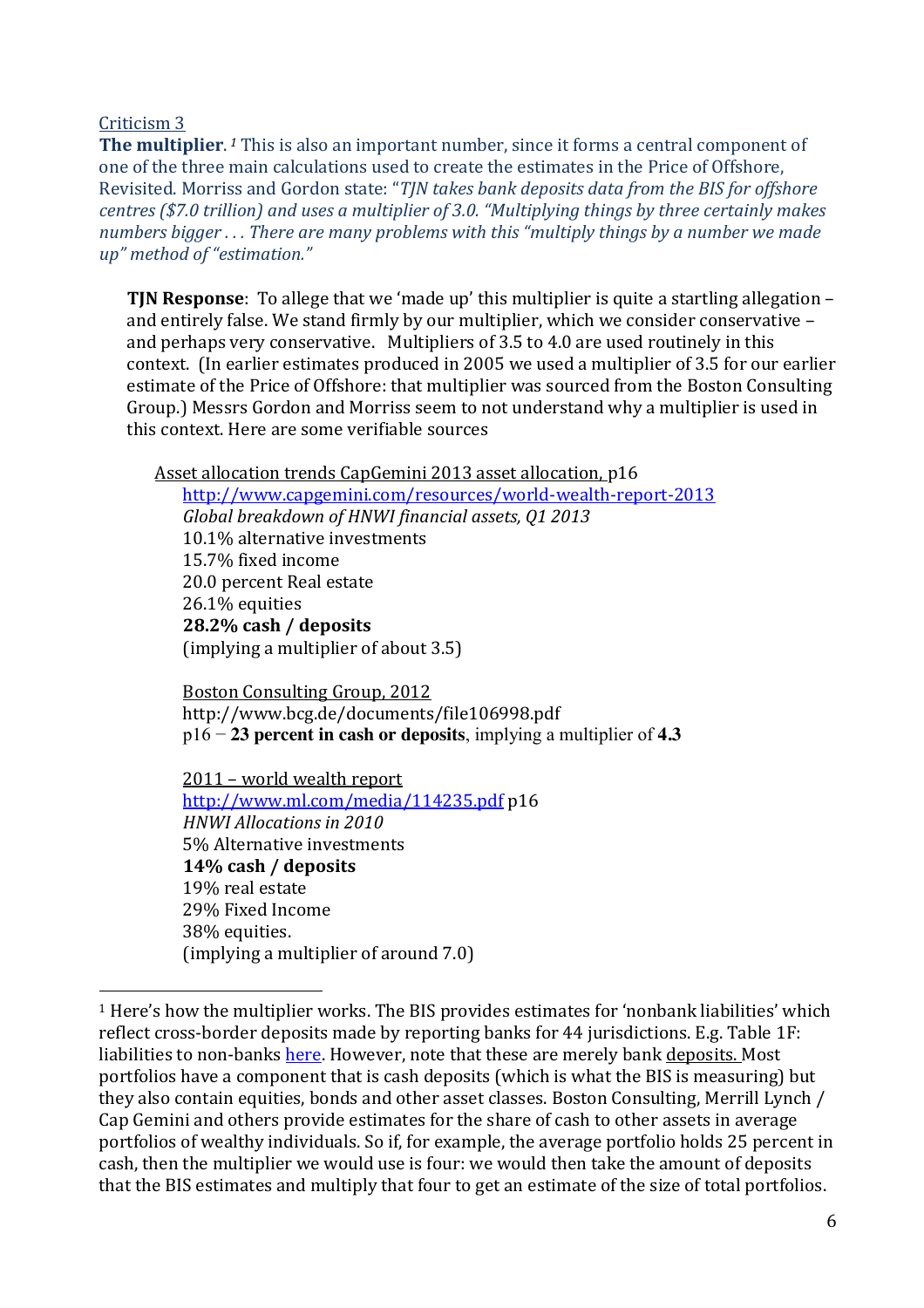**The Price of Offshore Revisited** estimated (easily verifiable from Merrill Lynch/Cap Gemini reports) that the median value for 1998-2010 was 4.6, and for 2004-2005 it topped 4.9. And yet we stuck with an extremely conservative multiplier of 3.0.

What is more, a multiplier derived from the above quoted reports work on the basis of cash and deposits, whereas our estimates of the wealth to which the multiplier was applied covered deposits only2. This makes our estimates look even more conservative, since our base wealth estimates should really have taken into account the 'big bills' component of offshore cash. How big is the offshore cash component? Well, we don't know, but it is large<sup>3</sup>. (We will shortly be publishing more data on all this.)

In light of all this, we challenge the authors to defend their extraordinary assertion that the offshore multiplier should be *less than* 3.0.

#### Criticism 4.

*"Inexplicably, The Price of Offshore Revisited fails to discuss or cite any of the rapidly growing literature on financial flows."*

**TJN Response:** We have commented extensively on the literature in the report and elsewhere. We find it quite astonishing that these paid authors inexplicably fail to mention anywhere in their document Gabriel Zucman's widely referenced work The [Missing Wealth of Nations,](http://ideas.repec.org/p/hal/psewpa/halshs-00565224.html) a leading academic study on these issues, first published in 2012. Zucman makes lower estimates than we do, because he takes a much narrower view than we do of what constitutes offshore (we are happy to discuss these differences in detail if anyone has queries on it.) What were Morriss and Gordon thinking by not citing Zucman once in their 93 page attack on the Tax Justice Network? Why ever did they fail to cite Oxfam's quite separate [report in May 2013](http://www.oxfam.org/en/eu/pressroom/pressrelease/2013-05-22/tax-havens-private-billions-could-end-extreme-poverty-twice-over) estimating that there is \$18.5 trillion stashed offshore? Did they miss it? Or how about Global Financial Integrity's [estimates](http://www.gfintegrity.org/report/2013-global-report-illicit-financial-flows-from-developing-countries-2002-2011/) that nearly one trillion in illicit financial flows left developing countries alone, just in the year 2011? Why did the academics fail to mention the OECD's estimate in the mid 1990s (mentioned above) of \$6-7

 <sup>2</sup> Imagine, for example, that 25 percent of the average portfolio is held in cash plus bank deposits – implying a multiplier of four. Now if we take the cash component out, then let's say you are left with a 20 percent share of bank deposits only: this would imply a higher multiplier of five. So all this makes our multiplier of 3.0 look even more conservative. <sup>3</sup> See, for instance, see [\\$300 billion](http://sdw.ecb.europa.eu/reports.do?node=1000001238) of 500 Euro banknotes in circulation. As any citizen of Europe will tell you, 500 Euro notes are as rare on the streets as hens' teeth – and even 200 Euro notes are extremely rare. These are used very substantially by the world's criminals and assorted secrecy players. See the forthcoming article in the American Interest provisionally titled *Big Bills: How Western central bankers and treasury secretaries cater to illicit drug syndicates, money-launderers, racketeers, and kleptocrats*, which estimates that there is some \$1.3 trillion this cash held across borders, including the 1,000 Swiss Franc notes, and even \$100 bills. Note that the multiplier would be applied to these cash deposits, which were not incorporated into the Price of Offshore, Revisited.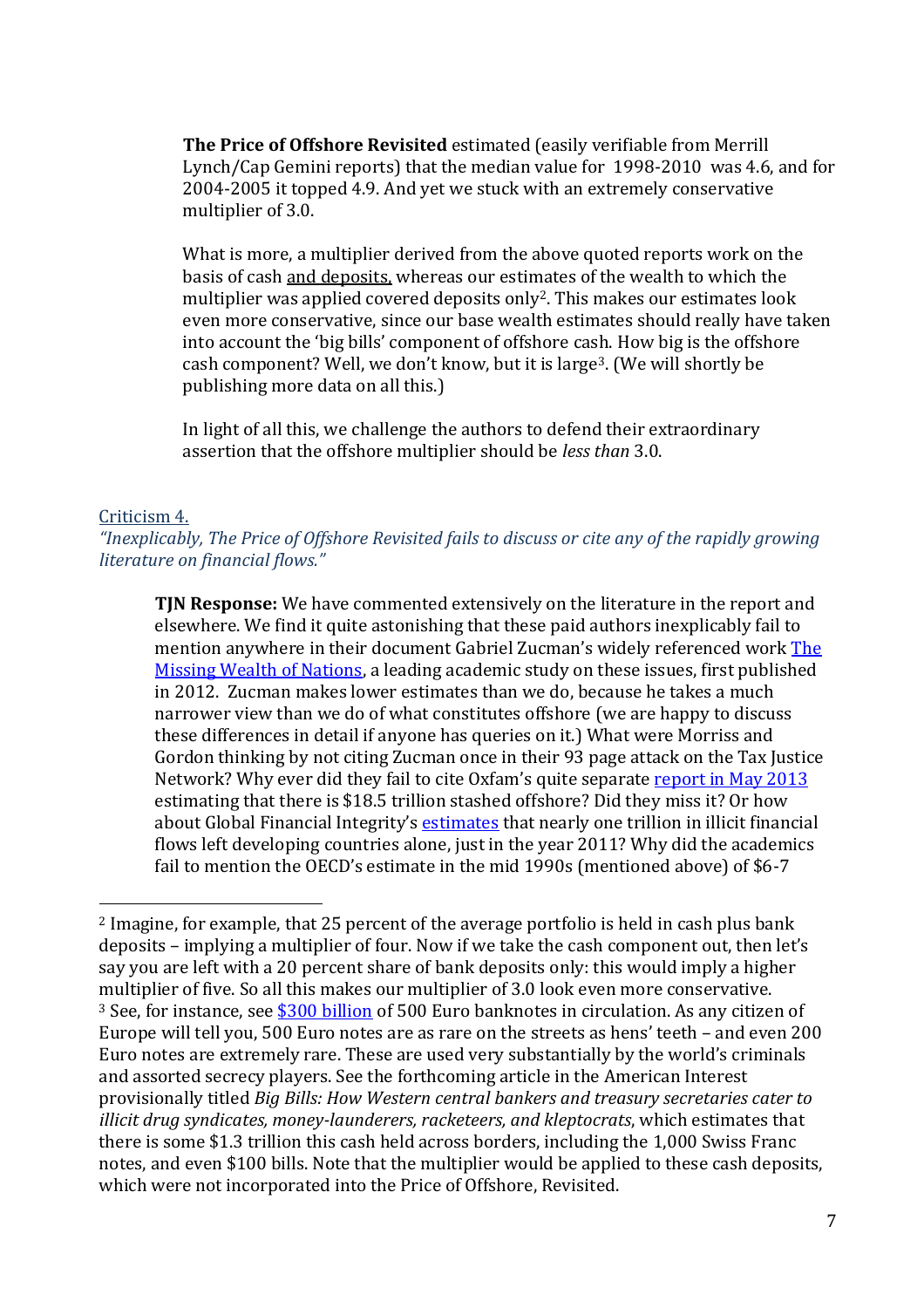trillion stashed offshore – which, given global the offshore sector's explosive growth since then, particularly in nominal terms, sugggests that *The Price of Offshore Revisited* is in exactly the right ballpark? Did Morriss and Gordon see fit to mention that our estimates suggest offshore financial assets are equivalent to some [10 percent](https://www.credit-suisse.com/ch/en/news-and-expertise/research/credit-suisse-research-institute/news-and-videos.article.html/article/pwp/news-and-expertise/2013/10/en/global-wealth-reaches-new-all-time-high.html) of all financial assets – a wholly plausible supposition?

Are the Jersey-supported academics merely sloppy here - or do they have an agenda?

More generally, we have found in general that the few items in the academic literature that have attempted to look at aspects of offshore (Zucman excepted) have shied away from tackling issues that are seen as 'difficult' and could pose reputational risks. Indeed, we have taken international institutions to task for simply failing to take this exercise seriously (e.g. see the **B.I.S.** data here table 6A, pA29, which pretends, doubtless for fear of offending large offshore jurisdictions such as the U.K. and U.S., that only 22 jurisdictions are 'offshore' - leaving out such giants as Switzerland and Luxembourg, the U.S. and U.K.) And while we are on the subject – why is it that the Bank for International Settlements, the IMF and World Bank have been so shy of publishing their own estimates? (Read more about that [here.](http://treasureislands.org/galbraith-why-economists-wont-discuss-fraud/)) We have always produced estimates with the explicit aim of provoking others into producing their own.

We have extensively documented how secrecy jurisdictions are supported by some of the world's most powerful countries, many of which host large offshore centres themselves. This helps explain why international bodies have shied away from measuring the global phenomenon, or at least trying to pretend that it's a problem limited to a few small islands in the Caribbean: for an entertaining look at this, see [here.](http://treasureislands.org/galbraith-why-economists-wont-discuss-fraud/) We wanted to start with a fresh slate and avoid being encumbered by such misunderstandings. Having said that, our measurement methods are absolutely standard.

# Criticism 5.

*TJN* assumes that the money from all of these activities ends up "idle in relatively-low-yield *offshore investments"* ... Offshore investments thus earn "a modest 6-month CD rate" which has been "grossed down' to reflect the costs of offshore management."

**TJN Response**: Our yield assumptions were made because TJN was (yet again) being as conservative as possible. Yet elsewhere in their paper, these academics have suggested that TJN has sought to overstate the numbers. Which is it?

# Criticism 6.

*"If* the criminals are accepting low yields, the profits are accruing to the banks' shareholders *and so are taxed as the banks' profits and/or through the shareholders when realized as dividends or capital gains."*

**TJN response**: As above. This is irrelevant to our headline numbers.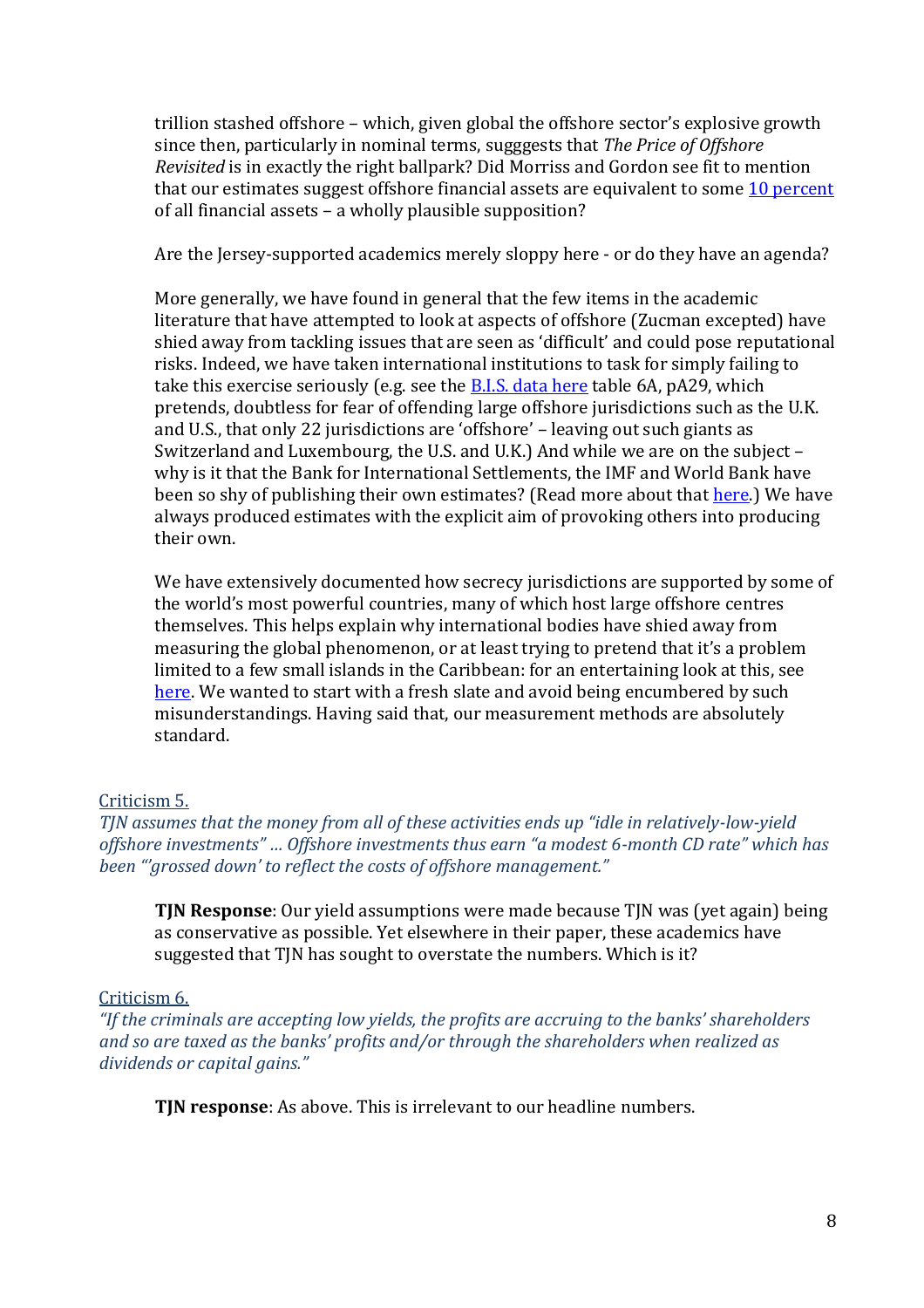Criticism 7.

*TJN* doesn't mention VAT frauds on exports, where the party claims a refund but the money doesn't move out. This would reduce TJN's estimates.

**TJN Response:** indeed, but there are many abuses that work in both directions that aren't included either, such as transfer mispricing - as Morriss and Gordon themselves admit. VAT fraud involves trade mispricing, so it is quite logical not to take it into account.

### Criticism 8.

*TJN is selective in its consideration of transfer pricing issues, focusing on only examples that reinforce its position. But it's complicated: there is transfer pricing that shifts prices in opposite directions!*

**TJN Response***:* Transfer pricing abuses are excluded from the TJN estimates, and the academics even note this, saying "the report does not include [transfer pricing abuses] in its headline estimates!" Furthermore, we would welcome evidence from the academics demonstrating that transnational companies are actively using transfer pricing methods to shift taxable profits away from tax havens into the real countries where their genuine economic operations are!

### Criticism 9.

*"TJN also relies heavily on unsupported factual assertions. . . . it claims that, "we also know for a fact that wealthy investors from these*  $\int$ "*key"* Latin American] source countries [such as *Venezuela and Mexico] account for a significant share of US bank deposits owned by nonresidents." How does TJN know this?*

**TJN Response:** For one thing, this is commentary, and irrelevant to the headline numbers, and in any case the scale of this is one of those 'maddening, irreducible uncertainties.' But are Morriss and Gordon seriously suggesting that wealthy Latin Americans don't hold large amounts of offshore wealth in the U.S., in conditions of secrecy and low or zero taxation? Take a look at [this letter](http://posey.house.gov/uploadedfiles/irs-delegationletter-march3-2011.pdf) from Florida bankers in 2011, for instance, which confirms the U.S.' role as a giant tax haven and states that

"Because of the privacy laws of the United States, nonresident aliens are estimated to have deposited over \$3 trillion in U.S. financial institutions . . (the United States has) refrained from taxing the interest earned by them or requiring their reporting)."

#### Criticism 10.

*This literature raises issues that undermine TJN's focus on tax avoidance and instead demonstrate the impact of the quality of the legal environment in determining investment. If investors have rational reasons for avoiding investing in particular countries, this undermines TJN's* assumption that such investments would increase in the absence of OFCs. It is at least *plausible that such shifts might involve desires to move assets to jurisdictions with better quality legal institutions, more stable political environment, less corruption, and greater investment opportunities.*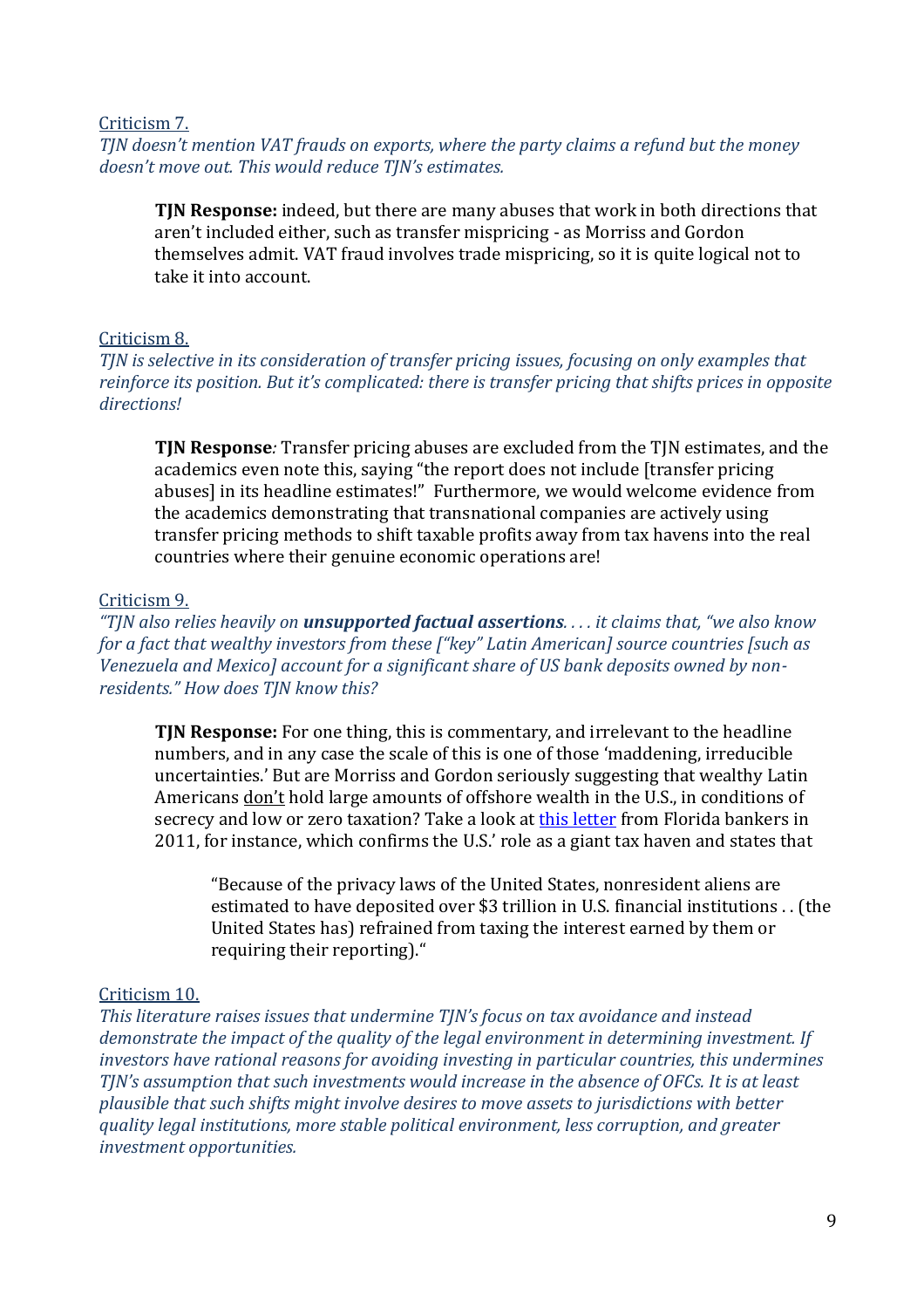**TJN Response***:* Again, this is merely commentary, and irrelevant for the headline figures. TJN has dealt with these kinds of arguments extensivel[y elsewhere.](http://www.taxjustice.net/faq/)

# Criticism 11.

*Hong Kong intermediates a great deal of China's external trade and serves as a key vehicle for international investment into China. This provides a better explanation for the flows of claims through Hong Kong. What TJN ignores is that Hong Kong is a multinational financial services center and entrepôt, which provides sophisticated business and financial services to companies as well as a legal system recognized as sophisticated on business issues. . . by ignoring the role that financial centers like Hong Kong play in the world economy, TJN grossly oversimplifies the functioning of world economy, which undercuts the credibility of its estimates.*

**TIN Response:** Once again, this is irrelevant for the headline estimates. If it's crossborder and untaxed or hardly taxed, or held in conditions of secrecy then it's offshore wealth, regardless of the uses to which it's being put. (Read more about Hong Kong as an offshore centre [here,](http://www.financialsecrecyindex.com/PDF/HongKong.pdf) and more about the arguments surrounding the role of tax havens and their uses and abuses [here.](http://www.taxjustice.net/faq/))

# Criticism 12.

*TJN argues that round-tripping is a sign of bad behaviour. No: there are many reasons for round-tripping, e.g.* 

- o *Investing in deep, well developed equity markets, then investing back home.*
- o *Some round-tripping is a result of discriminatory policies that oppress ethnic minorities, as with the circular flow of Malaysian Chinese or Indian citizens' funds out and back into Malaysia, which cleanses their money of the ethnic quality that disadvantaged it under Malaysian law.*
- o *Anticipating currency fluctuations*

**TJN Response:** Yet again, irrelevant for the headline numbers. But are they seriously claiming that there isn't a problem here? While the volume of round-tripping globally is not known, few would doubt that the scale of round-tripping of Indian capital via Mauritius, for example, or Chinese capital via the British Virgin Islands, causes major tax losses to the respective governments – not to mention generalised criminal behaviour, anti-competitive practices, market abuses and much more. Regarding their second point about 'oppression', read [this.](http://taxjustice.blogspot.de/2009/07/non-perils-of-information-exchange.html)

# Criticism 13

*P73 The world's current account balance has swung about wildly, suggesting noise in the*  system, and measurement problems. "Since the movement of money is merely the shifting of *claims, as we explained above, not taking into account other forms of claims presents only a portion of the total picture." TJN sets aside these complications.* 

 **TJN Response**: Indeed: this is one of those maddening, irreducible uncertainties, as discussed above. But Jim Henry has used standard methodology in arriving at his estimates. Do the academics have something useful to contribute to the debate here? Or is this merely an exercise in shooting arrows at TJN?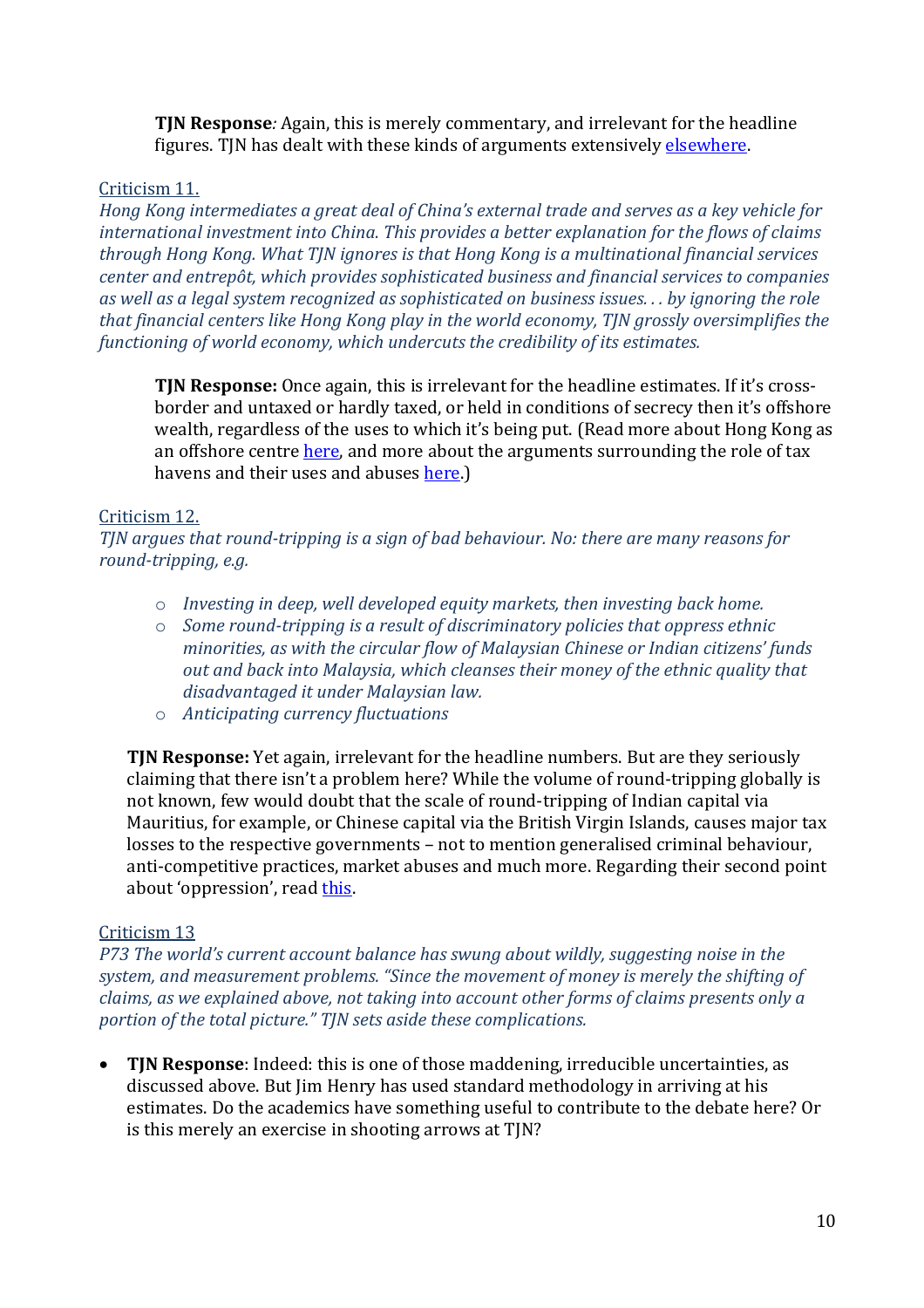### Criticism 14.

*"These bankers have allegedly helped clients "move a significant share – more than half, in the case of Latin America and some Asian countries – of their liquid capital to offshore accounts under the cover of shell companies and trusts, beyond the reach of domestic tax authorities." It is* hard to know how TJN can know the numerator (the fraction of Latin American and "some Asian" investors' assets), since the entire point of the OFC structures in TJN's framework is to *conceal ownership of the assets, or the denominator (the total wealth of these investors). While there are some people hiding some assets somewhere, the estimate of "more than half" seems to be pulled from thin air.* 

**TJN Response**: Those maddening, irreducible uncertainties – in this case irrelevant for the headline numbers. We refer Morriss and Gordon to the Boston Consulting Group's reports on global wealth, which provide exactly this numerator. Perhaps the academics would like to explain the French National Assembly's finding that on the so-called "Falciani whistleblower list" it was found that 99.8 percent (yes, 99.8) of bank accounts were undeclared.<sup>4</sup> And let's not forget the very ugly <u>[Jersey angle](http://www.dailymail.co.uk/news/article-2230349/HSBC-accused-setting-thousands-tax-evading-accounts-Jersey-including-drugs-arms-dealers.html)</u> to that story.

# Criticism 15.

*The sum of \$125.9bn from Hong Kong – implausible: China is very powerful and wouldn't allow this.*

**TJN Response:** Again, commentary that is irrelevant to the headline numbers. What is more, this is confusing 'China' with "Chinese élites" and "Chinese tax collectors." It's hardly news that Chinese élites have been using offshore structures extensively for decades. [China Leaks, anyone?](http://www.icij.org/blog/2014/01/whos-who-china-leaks) [Offshore Leaks,](http://offshoreleaks.icij.org/search?country=JE&q=&ppl=on&ent=on&adr=on) anyone?

#### Criticism 16

*TJN estimates that the top 50 global private banks (which are not listed in the report) held*  \$12.06 trillion in "private cross-border financial wealth" in December 2010. This estimate is *based on unspecified and unreported calculations from "company annual reports and 10Ks, investment analysts, interviews with private banking industry experts, industry watchers like Wealth Briefing News and Money Laundering Alert, and a survey of recent market research studies for the private banking industry. . . . a complete lack of transparency in these "calculations."*

**TJN response**. It is the case that the data for this particular element of the triangulation exercise is incomplete, and has not yet been published in sufficiently granular form. See the note above regarding Henry's statement of his plans for publication.

However, while the annualised growth rate may appear large, *that is what the data says!* For the sake of comparison, the Credit Suisse Global Wealth Report 2013 finds an average 6.0% annual growth rates in total world wealth over that period [\(Figure 1](https://publications.credit-suisse.com/tasks/render/file/?fileID=BCDB1364-A105-0560-1332EC9100FF5C83)

<sup>&</sup>lt;sup>4</sup> See p19 of the **parliamentary report**, where it says "La faiblesse du nombre de comptes déclarés (0,2 % des personnes physiques) ne laisse pas d'étonner, et montre, s'il était besoin, que le recours par des résidents fiscaux français à des comptes ouverts auprès d'établissements suisses répond quasi exclusivement à un objectif de fraude."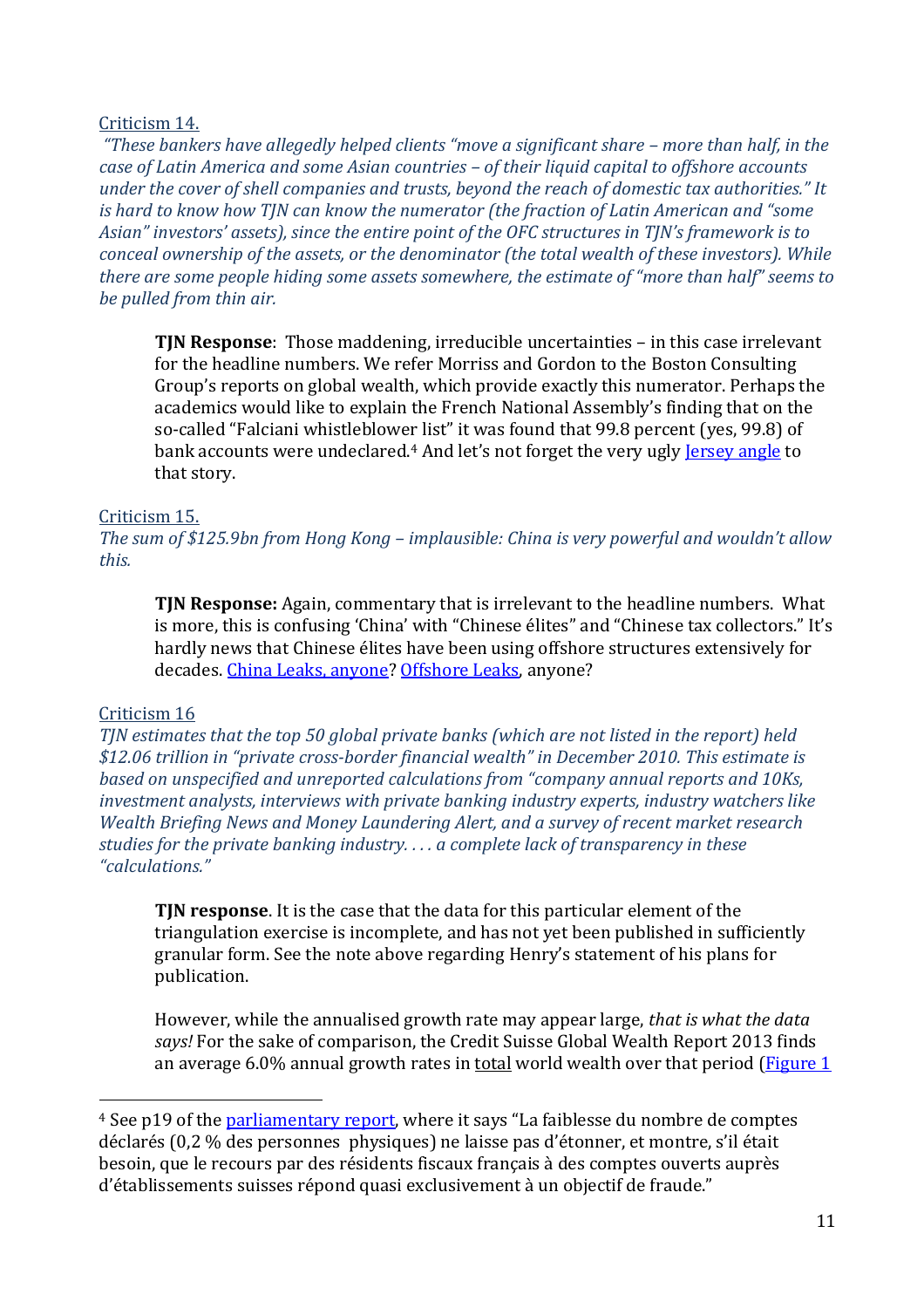on p14). However, given that a) the concentration of that wealth has been rising at the top end, and b) the share of the world wealth that's been held in tax havens is rising, and c) it is also well established that the stock of wealth held offshore has been growing much faster than the growth rate of the global economy; d) the large banks have been gaining market share, and e) the EU Savings Tax Directive saw a big growth in offshore holdings after it came into effect in July 2005 [\(Zucman p1334\)](http://gabriel-zucman.eu/files/Zucman2013QJE.pdf) then the growth rate of AUM will be much larger than the 6.0% rate of growth of world wealth. Henry will be providing more data on this in his forthcoming book.

#### Criticism 17:

Sources and uses model: "over time and across dozens of countries, the errors should more or *less cancel out."* This is a powerful assumption, and without it, TJN's estimates are 'worthless'.

**TJN Response:** Henry rightly describes attempts at estimating stocks of wealth held offshore as "an exercise in night vision." That's the terrain we're working in. But there is, as far as we know, no reasonable way of assessing the balance of the different possible 'systematic biases' in this respect. This is the most neutral approach. Besides, this estimate is triangulated against two completely different ones. Once again, we would welcome an estimate from Messrs Gordon and Morriss, with supporting evidence.

### Criticism 18

*TJN* considers adjustments to principal and interest in arrears to be "fictional finance" rather *than* "actual cash flow;" since including it in the calculations produced "nonsensical results" (an *undefined term but which appears to mean results that did not accord with TJN's desired outcome), it is excluded.* TJN counts debt forgiveness as a "use" of funds. Thus if a debt grows *because of missed interest payments, TJN does not count this increased liability but if a debt shrinks because of forgiveness, this is counted. TJN does not discuss how this factors into its claim that there is an accumulating stock of assets in OFCs.* 

**TJN Response***:* We are way down in the weeds here. For the record, fictional finance wasn't TJN's term, as the report mentions - and these are all perfectly standard techniques. Of course there are uncertainties. Would the academics like to produce their own estimates?

# Criticism 19

*If any of the assets TJN claims exist outside the recorded economy are invested in bonds issued by a developing country and held in an offshore account, those investments will lose value when a portion of the debt is cancelled. Since TJN simply sums its estimates of flows out each year, failing to adjust for this leaves an overstatement of the stock it estimates exists offshore.* 

**TJN Response:** Perhaps - but it's disappointing how little debt forgiveness has occurred around the world. As mentioned, we've left out oceans of countervailing matters on the other side of the equation. This also falls in the 'way down in the weeds' category.

# Criticism 20

"*Having created estimates of money flows, TJN augments its numbers using estimates of "how much these accumulated flows might be worth over time." This is a particularly vigorous* shifting of the cards in the three card monte game, since TJN simply "assumes that a significant